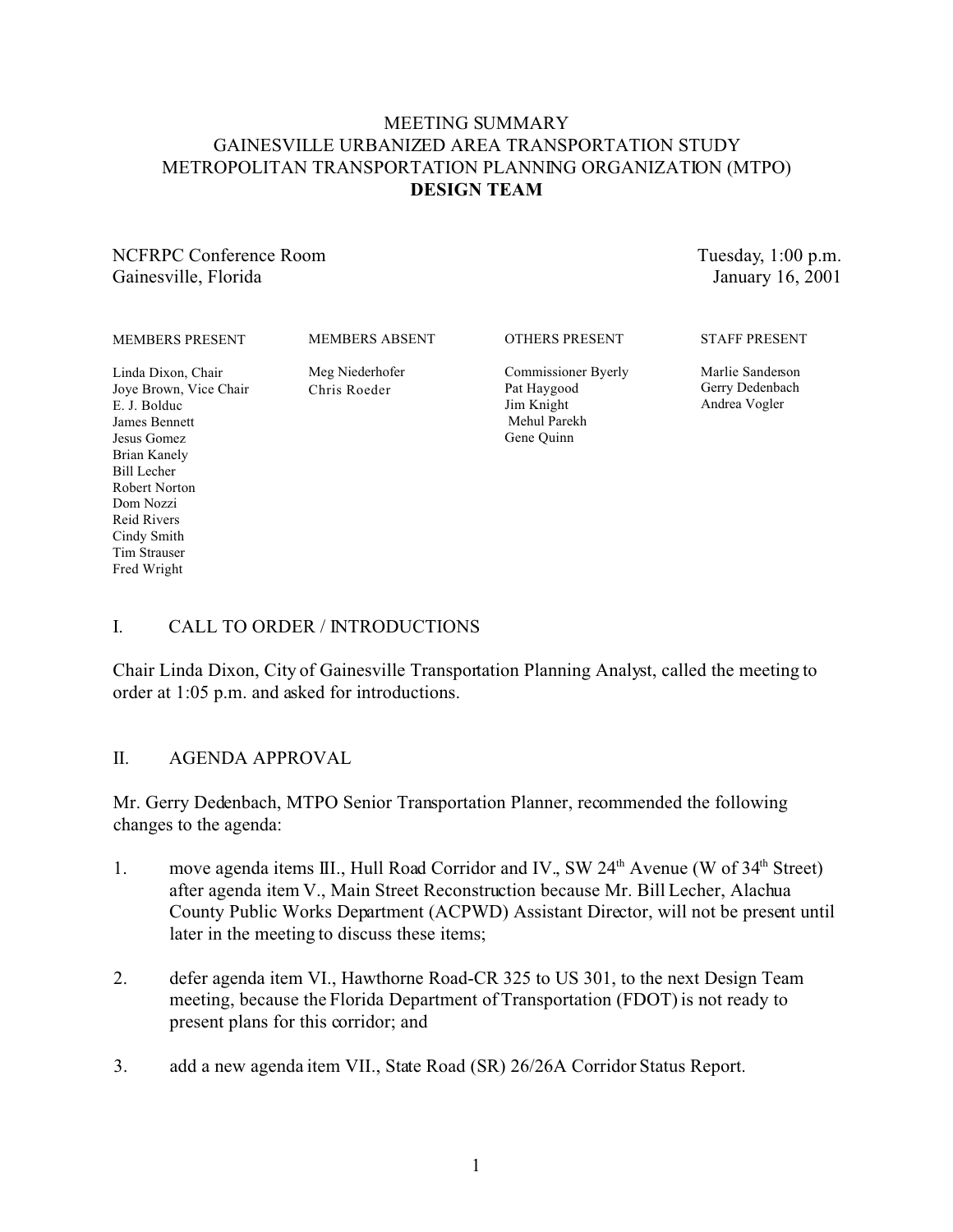### **ACTION: Cindy Smith moved to approve the meeting agenda with the following changes:**

- **1. move agenda items III., Hull Road Corridor and IV., SW 24th Avenue (W of 34th Street) after agenda item V. Main Street Reconstruction;**
- **2. delete agenda item VI., Hawthorne Road- CR 325 to US 301; and**
- **3. add agenda item VII., SR 26/26A Corridor Status Report.**

**Joye Brown seconded; motion passed unanimously.**

### II. MAIN STREET RECONSTRUCTION PROJECT

Mr. Dedenbach stated that, at its November meeting, the Design Team decided to continue discussion on the Main Street project at its next meeting regarding the following unresolved issues: bus bays, driveway access and onstreet parking, post-type traffic signals, signal removal at N 1<sup>st</sup> Avenue and S 1<sup>st</sup> Avenue intersections, stormdrain locations, three-laning Main Street from N  $8<sup>th</sup>$  Avenue to N  $10<sup>th</sup>$  Avenue, and turning movements at N  $8<sup>th</sup>$  Avenue and Depot Avenue intersections.

Mr. James Bennett, FDOT District 2 Project Design Engineer, discussed the Main Street reconstruction project and answered questions.

Chair Dixon stated that the City of Gainesville is pursuing possibilities for driveway sharing along this corridor in order to provide for more on-street parking.

Mr. Brian Kanely, City of Gainesville Traffic Engineering Manager, discussed mastarm versus post-mounted signalization options for the Main Street corridor.

Mr. Bennett stated that FDOT will request that the MTPO approve the Main Street design plans at their February meeting. He added that FDOT will develop a construction schedule once the MTPO approves the design plans.

### **ACTION: Brian Kanely moved to approve the Main Street design plans as presented by FDOT with the understanding that:**

- **1 FDOT and the City of Gainesville will further research signalization alternatives, such as mastarms and post-mounted signals, throughout the Main Street reconstruction project corridor; and**
- **2. the landscape details are to be determined once design details are finalized.**

**Cindy Smith seconded; motion passed eleven to one.**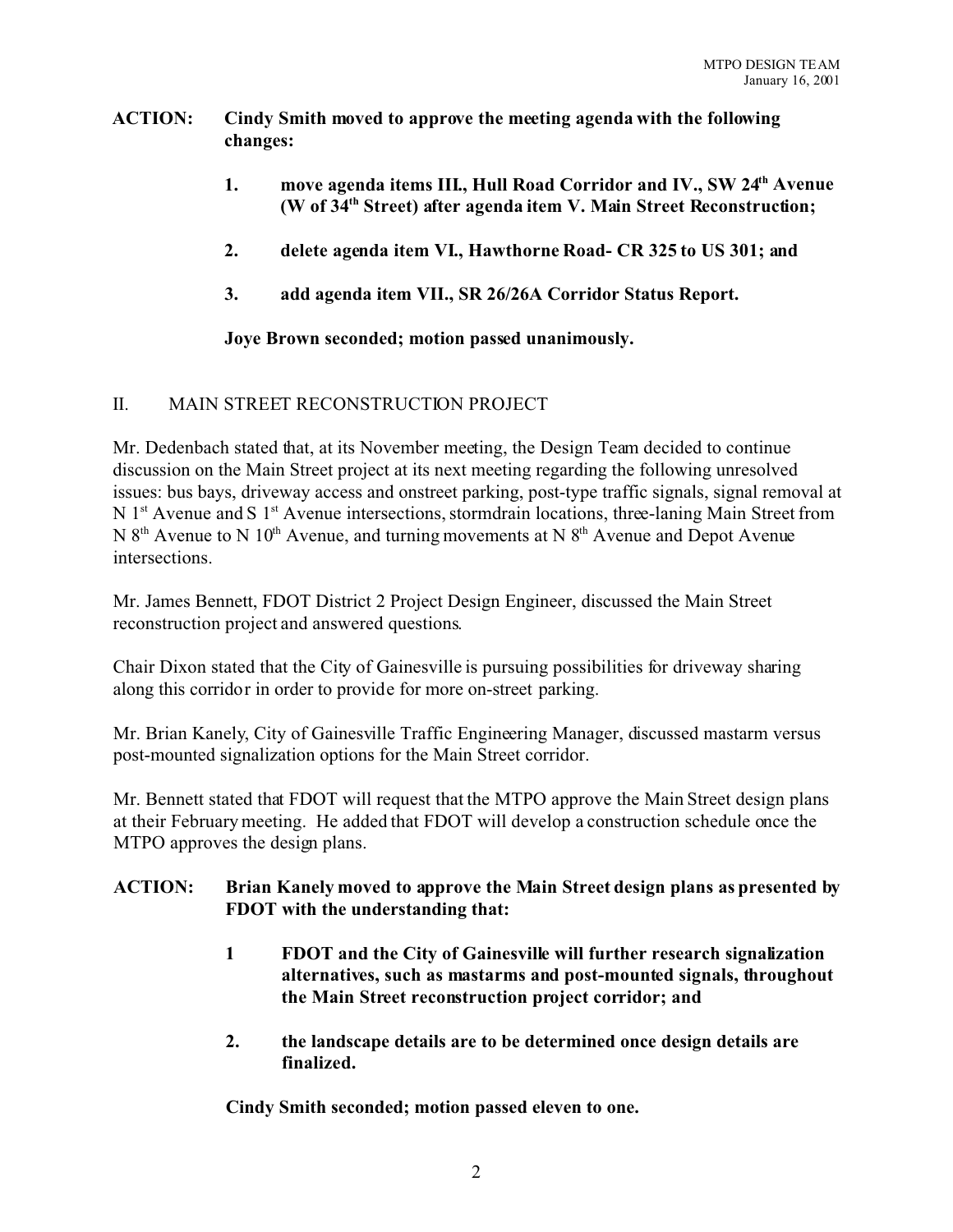### **ACTION: Cindy Smith moved to recommend that the MTPO request that the Alachua County Board of County Commissioners consider reconstructing Main Street, from N. 8th Avenue to N. 16th Avenue, with two travel lanes and a center turn lane. Brian Kanely seconded; motion passed unanimously.**

Mr. Dedenbach stated that Mr. Lecher was not yet present to discuss the Hull Road and SW 24<sup>th</sup> Avenue agenda items. He suggested that the Design Team discuss agenda item VI., SR 24 Resurfacing.

### **It was a consensus of the Design Team to discuss agenda item VI., SR 24 Resurfacing.**

### VII. SR 24 RESURFACING

Ms. Joye Brown, FDOT District 2 Assistant Planning Manager, discussed the SR 24 resurfacing project and answered questions.

Cindy Smith requested that the Design Team discuss when traffic separators are of such size that they will require brick hued and imprinted concrete.

### **ACTION: Cindy Smith moved to recommend that the MTPO request that FDOT include brick imprinted hued crosswalks as part of the SR 24 resurfacing project. Tim Strauser seconded; motion passed unanimously.**

#### VII. SR 26/26A CORRIDOR

Mr. E.J. Bolduc, City Beautification Board, declared a voting conflict of interest concerning this agenda item.

Ms. Brown provided a status report and timelines for resurfacing SR 26 from NW 38<sup>th</sup> Street to NW 22<sup>nd</sup> Street, and SR 26A from NW 38<sup>th</sup> Street to North-South Drive. She said that, because this is a resurfacing project, FDOT will not have sufficient funds for landscape, streetscape and lighting improvements.

The Design Team discussed the allocation of the Campus Development Agreement funds.

**ACTION: Cindy Smith moved to recommend that the MTPO maintain the commitment of University of Florida Master Plan - Campus Development Agreement funds to the SR 26 corridor until this corridor is constructed as approved by the MTPO in their Year 2020 Long-Range Transportation Plan. Tim Strauser seconded; motion passed unanimously.**

**E.J. Bolduc declared a voting conflict of interest and abstained.**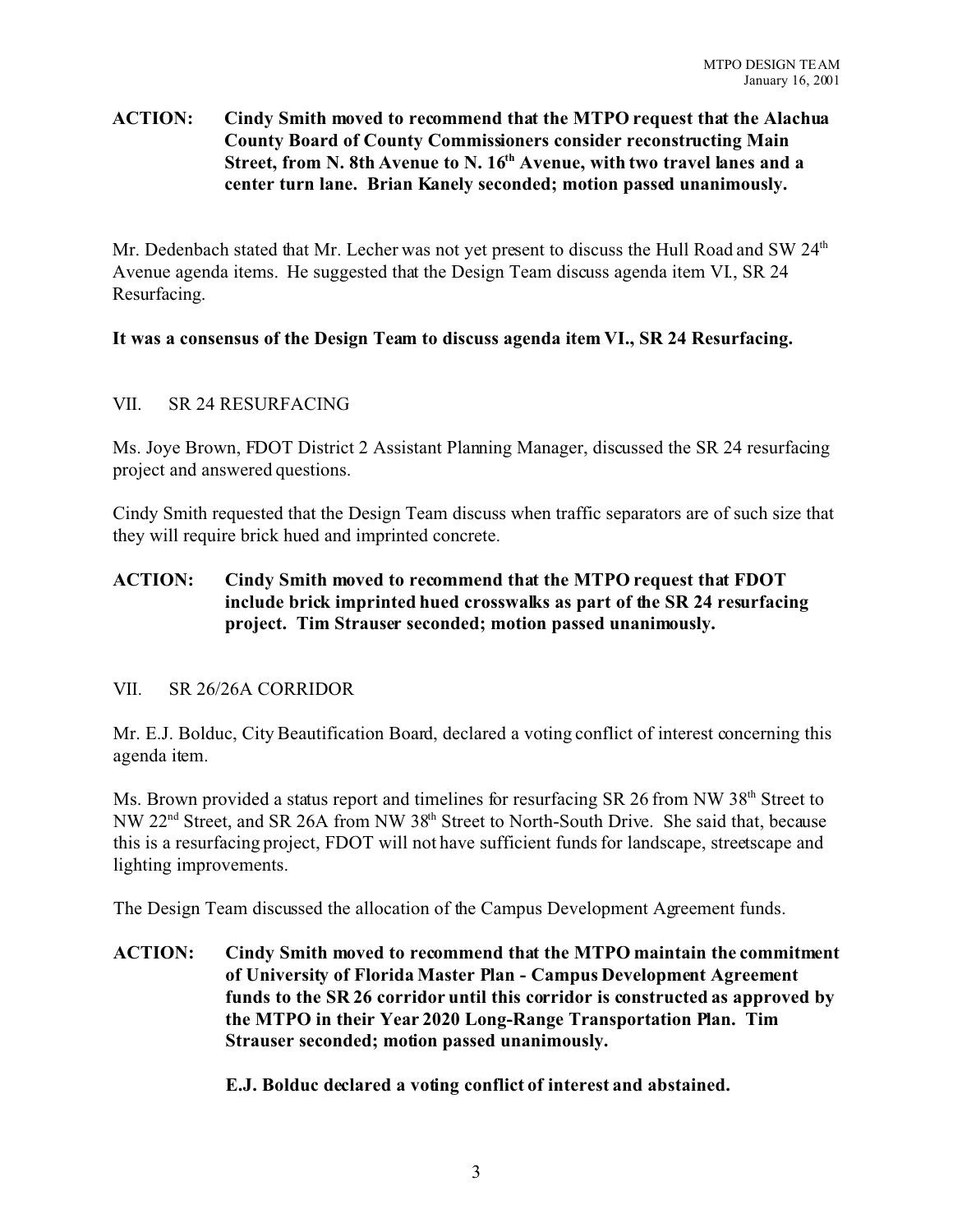### III. HULL ROAD CORRIDOR

Mr. Dedenbach stated that, at its December meeting, the MTPO referred the typical cross-section for the Hull Road extension back to the Design Team. He said that the University of Florida requested further discussion of the Hull Road extension right-of-way so that the MTPO could coordinate the typical cross-section for the Hull Road extension with the University's siting of the Orthopaedic Center.

Mr. Gene Quinn, Quinn & Associates President, FDOT's consultant for the Hull Road extension project, discussed the proposed roadway extension and answered questions. He said that the proposed Orthopaedic Center encroaches into the proposed right-of-way for the Hull Road extension. He noted that there would be very little space remaining for a bicycle/pedestrian trail.

Mr. Marlie Sanderson, MTPO Director of Transportation Planning, suggested that MTPO staff schedule a meeting with University of Florida staff, MTPO staff and Mr. Quinn to discuss potential problems with the proposed Orthopaedic Center and Hull Road extension.

### **It was a consensus of the Design Team to request that staff schedule a meeting with Mr. Quinn and appropriate University of Florida personnel and MTPO staff to discuss potential conflicts with the proposed Orthopaedic Center and Hull Road extension.**

Mr. Bill Lecher, ACPWD Assistant Director, stated that a developer has presented plans to the County to build an apartment complex on a portion of the proposed right-of-way for this project.

# IV. SW 24<sup>TH</sup> AVENUE (WEST OF SW 34<sup>TH</sup> STREET)

Mr. Dedenbach stated that, at its December meeting, the MTPO approved the typical crosssection for SW 24<sup>th</sup> Avenue, except for the 660-foot section west of SW 34<sup>th</sup> Street. He said that the MTPO referred this section back to the design team to look at additional alternatives for accommodations for bicyclists and pedestrians. He noted that Alachua County Public Works, City of Gainesville (including Regional Transit System) and MTPO staffs have conducted a field study to consider additional alternatives for bicyclists and pedestrians. He added that staff recommends that the Alachua County Board of County Commissioners pursue acquiring additional right-of-way along SW  $38<sup>th</sup>$  Terrace for these facilities.

A member of the Design Team suggested that Alachua County and Butler Enterprises identify and locate appropriate southbound bicycle and pedestrian facilities.